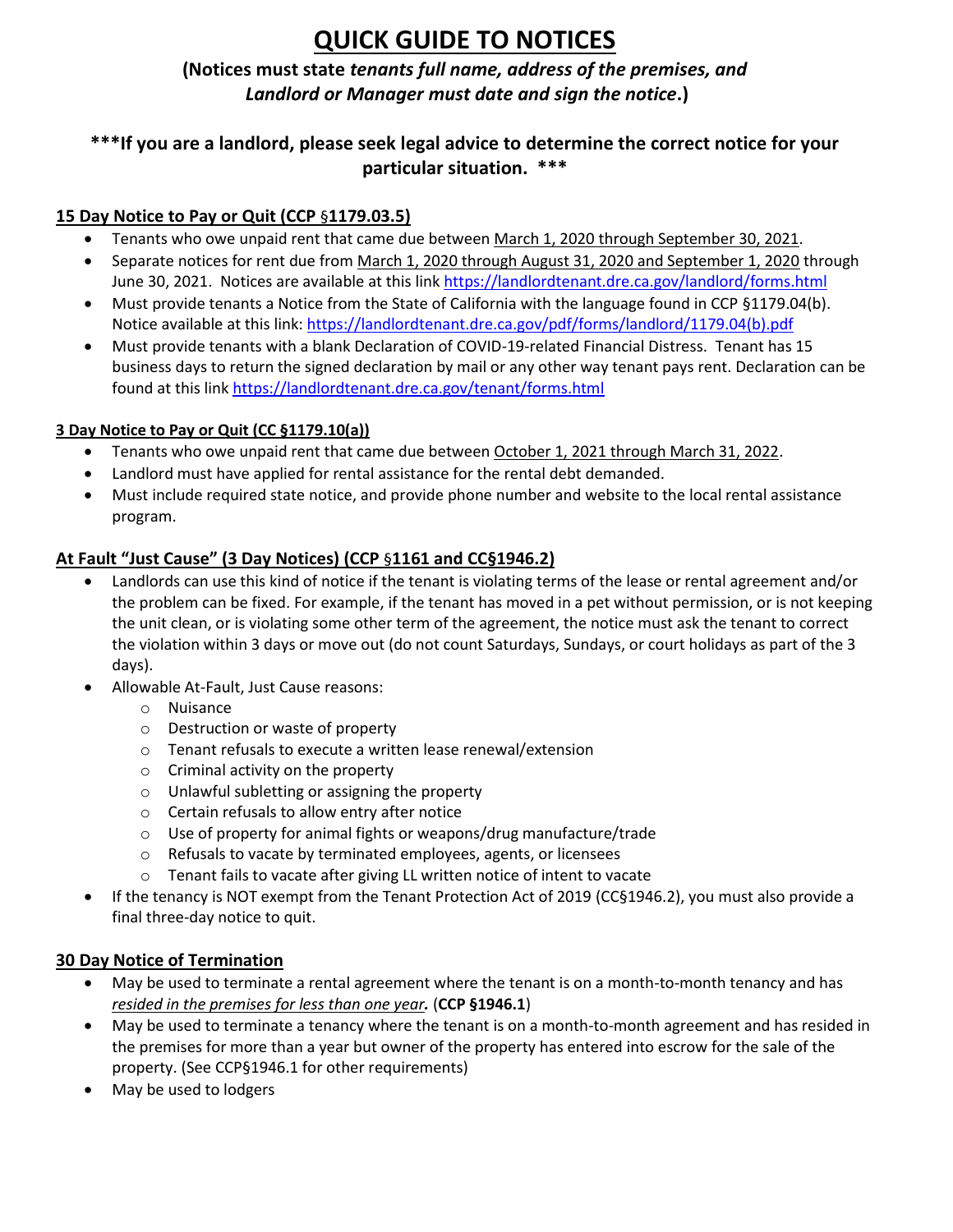Landlord not required to give reason for termination. However, the landlord may not terminate the tenancy for a "bad" or unlawful reason (e.g. retaliation against tenant for exercising a legal right or when the tenant owes COVID-19 related debt). (CCC §1946.5)

## **60 or 90 Day Notice to Termination (CC §1946.2(b)(2)**

- Required where the tenant has *resided in the premises for one year or more. (CC* §1946.1) If tenancy is not exempt from Tenant Protection Act, must have just case. **Allowable No-Fault Just Cause reasons:**
	- Owner Move-in: occupation by owner or immediate family (includes owner's spouse, domestic partner, children, grandchildren, parents or grandparents. For leases after July 1, 2020 tenant must either agree in writing or a provision in the lease allows for it.
	- Withdrawal of property from rental market
	- Owner compliance with an order issued by government agency or court, or local ordinance, relating to habitability that requires the property to be vacated.
	- Intent to demolish or substantially remodel property. Must be necessary to comply with habitability or health and safety codes.
- 90 Day Notice required if the tenant is in subsidized housing (Section 8).
- If the Tenant Protection Act applies, a LL who evicts a tenant for a "No fault" reason, must pay relocation costs – one month's rent within 15 days of serving the notice, or waive the payment of rent for the final month of occupancy.

## **Five (5) Day notice to Quit (CCP §1160)**

- May be used when someone is squatting on your property or has entered without permission ie. when a person is not a tenant.
- If the unlawful occupant has occupied the premises for longer than a year, the court may bar you from pursuing this remedy. (CCP §1172.)

For more information, please see:

<https://www.courts.ca.gov/44660.htm> [www.kern.courts.ca.gov](http://www.kern.courts.ca.gov/) <https://housing.ca.gov/>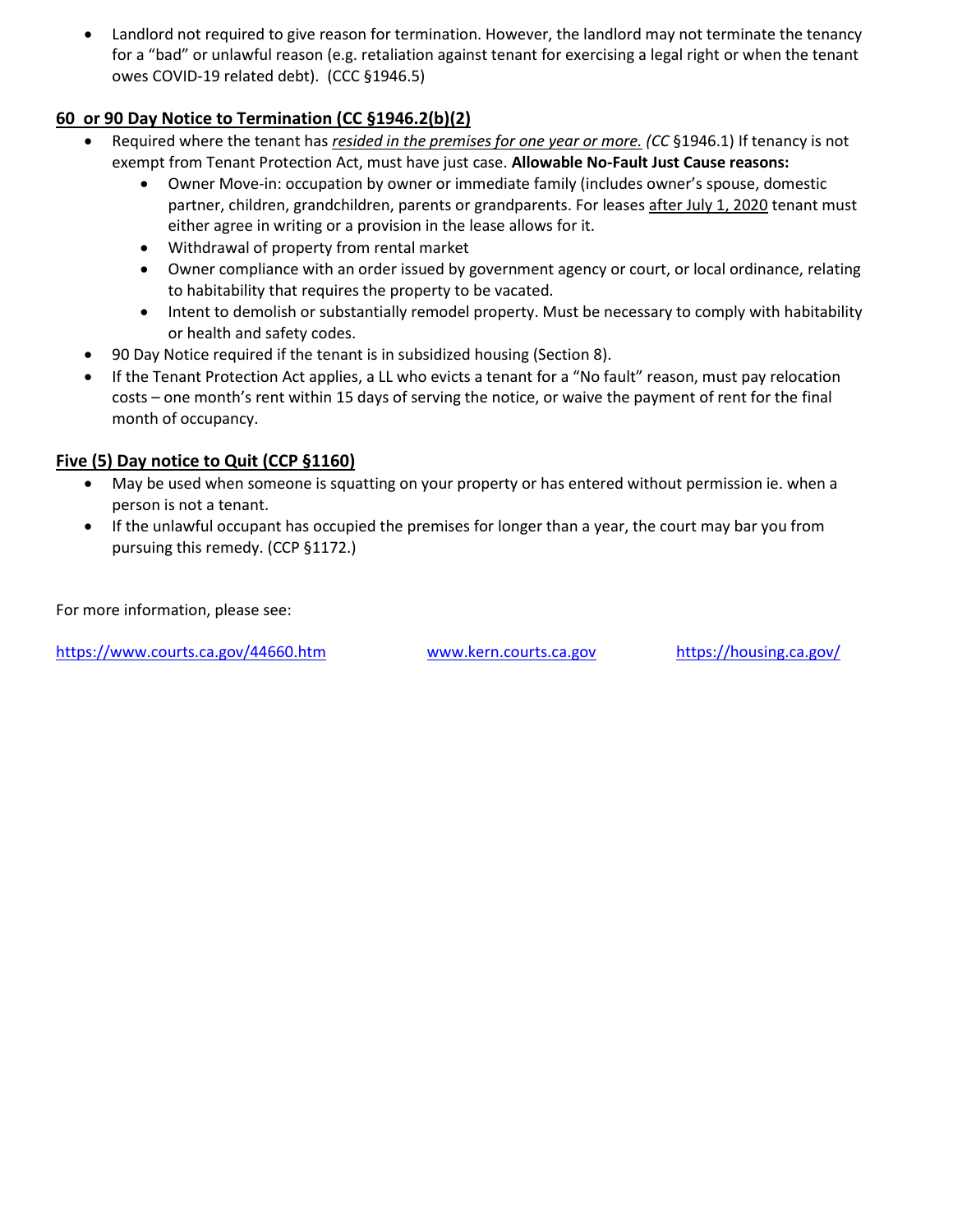3 Day Notice to Pay or Quit for Use for Rent Owed Beginning April 1, 2022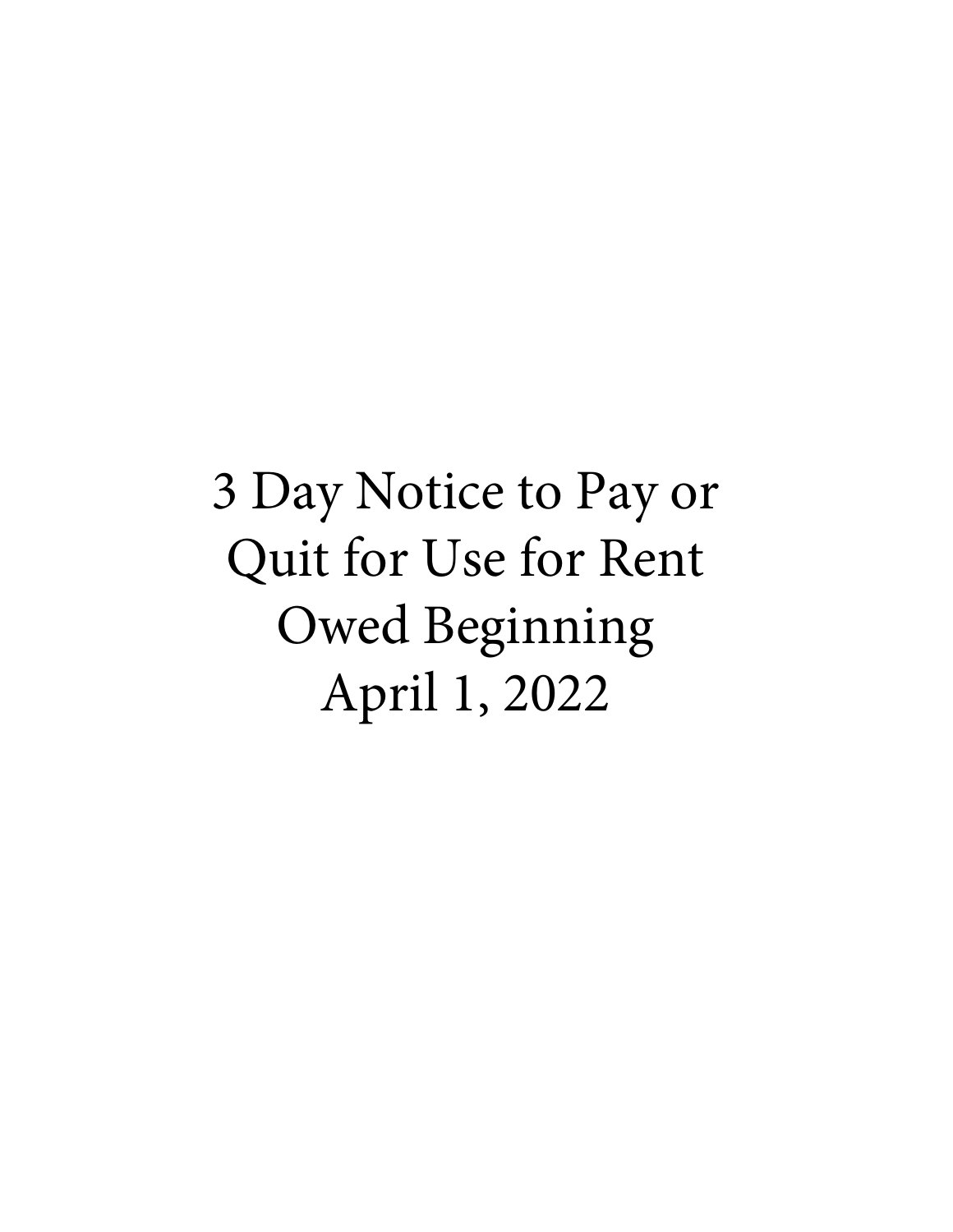## **3-DAY NOTICE TO PAY RENT OR QUIT**

|             |   |  |  | Landlords(s) |  |
|-------------|---|--|--|--------------|--|
|             |   |  |  | Tenants(s)   |  |
| $\cdot$ $-$ | . |  |  |              |  |

and Does 1 to 10 inclusive

TO the above named TENANTS/RESIDENTS AND ALL OTHERS IN POSSESSION. PLEASE TAKE NOTICE, that you are justly indebted to the owner of the herein described premises; and notice is hereby given that pursuant to the lease and/or rental agreement under which you hold possession there is now due, unpaid and delinquent rent. The total amount owing represents rent due for the following period(s).

The total amount owing represents rent due for the following period(s):

| Due from: |    | through |    |  |
|-----------|----|---------|----|--|
| Due from: |    | through |    |  |
| Due from: | 20 | through |    |  |
| Due from: |    | through | 20 |  |

WITHIN THREE (3) DAYS EXCLUDING SATURDAY, SUNDAY, AND HOLIDAYS after service on you of this notice, you are hereby required to pay the amount of the above stated rent in full OR quit the subject premises, move out, and deliver up possession to the owner and/or his authorized agent. No personal checks will be accepted unless your written rental agreement provides for it.

PLEASE TAKE FURTHER NOTICE that unless you pay the rent in full OR vacate the premises WITHIN THREE (3) DAYS EXCLUDING SATURDAY, SUNDAY, AND HOLIDAYS as required by this notice, that the undersigned does hereby elect to declare forfeiture of your lease or rental agreement and institute legal proceedings for an unlawful detainer against you to recover possession of the premises plus court costs, attorney fees, and malice is shown, the plaintiff may be awarded statutory damages of up to SIX HUNDRED DOLLARS (\$600),in addition to actual damages, including rent found due as provided for by California law.

The premises herein referred to which you hold and/or occupied by you are: Address \_\_\_\_\_\_\_\_\_\_\_\_\_\_\_\_\_\_\_\_\_\_\_\_\_\_\_\_\_\_\_\_\_\_\_\_\_\_\_\_\_\_\_\_\_\_\_\_\_\_\_\_\_\_\_\_\_ Apt # \_\_\_\_\_\_\_\_\_\_\_

City \_\_\_\_\_\_\_\_\_\_\_\_\_\_\_\_\_\_\_\_\_\_\_\_\_\_\_\_\_\_\_\_\_\_\_\_\_\_\_\_\_ State \_\_\_\_\_\_\_\_\_\_\_\_ Zip Code \_\_\_\_\_\_\_\_\_\_\_

| Location to pay rent:                             |                                  |
|---------------------------------------------------|----------------------------------|
| Name:                                             | PERSON AUTHORIZED TO GIVE NOTICE |
| Address:                                          |                                  |
|                                                   |                                  |
| Usual Days: Monday-Friday Usual Hours: 9AM to 5PM |                                  |
| Phone Number:                                     |                                  |

#### **PROOF OF SERVICE**

I, the undersigned, being at least 18 years of age, declare under penalty of perjury that I served the above notice, of which this is a true copy, on the following tenant(s) in possession in the manner(s) indicated below:

□ On \_\_\_\_\_\_\_\_\_\_\_\_\_\_\_(date), I handed the notice to the tenant(s) personally.

| $\sqcap$ On                | (date), after attempting personal service, I handed the notice to a person of suitable age and discretion at the residence/business of the                               |
|----------------------------|--------------------------------------------------------------------------------------------------------------------------------------------------------------------------|
|                            | tenant(s), AND I deposited a true copy in the U.S. Mail, in a sealed envelope with postage fully prepaid, addressed to the tenant(s) at his/her/their place of residence |
| (date mailed, if different |                                                                                                                                                                          |

(date), after attempting service in both manners indicated previously, I posted the notice in a conspicuous place at the resident of the tenant(s), AND I deposited a true copy in the U.S. Mail, in a sealed envelope with postage fully prepaid, addressed to the tenant(s) at his/her/their place of residence (date mailed, if different \_\_\_\_\_\_\_\_\_\_\_\_\_\_\_\_).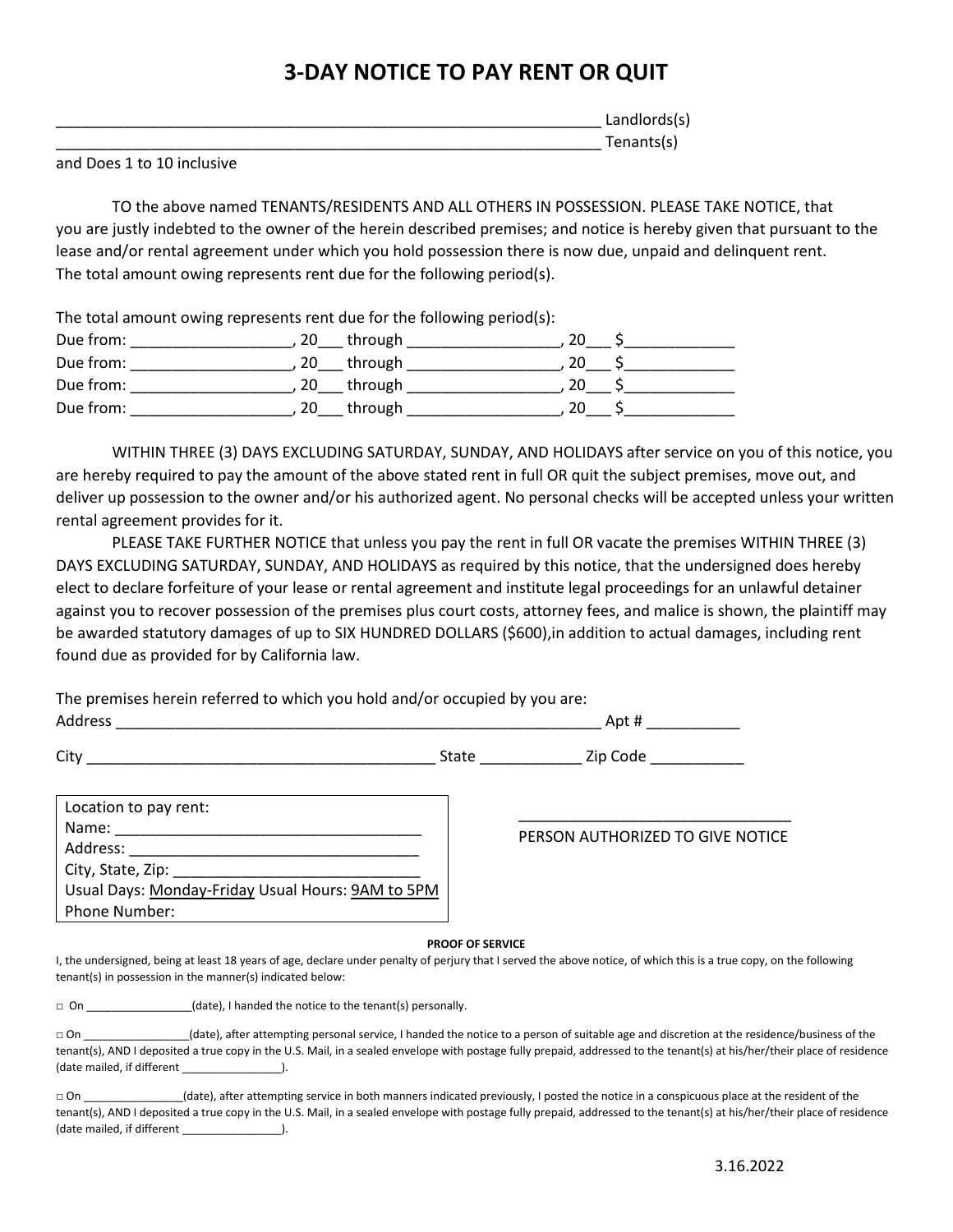3 Day to Pay or Quit for Rent Owed Between October 1, 2021 through March 31, 2022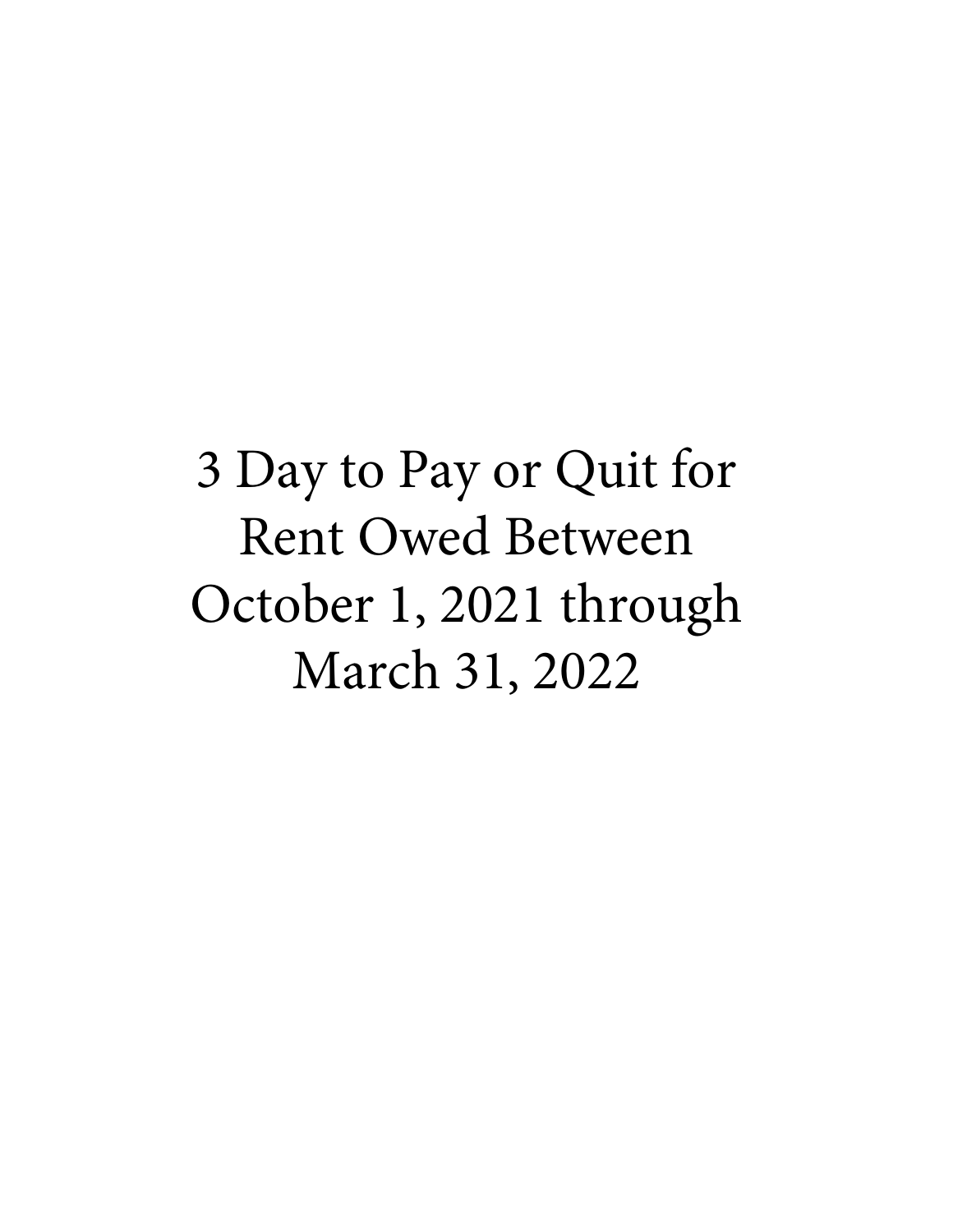# 3-DAY NOTICE TO PAY RENT OR QUIT

**(CCP § 1179.10, Residential Real Property)**

|                                                                                                                                                                                                                                                                                                                                                                                  |  |  | TO TENANT(S) AND ALL OTHER PERSONS IN<br>POSSESSION OF THE PREMISES DESCRIBED AS: |  |  |          |
|----------------------------------------------------------------------------------------------------------------------------------------------------------------------------------------------------------------------------------------------------------------------------------------------------------------------------------------------------------------------------------|--|--|-----------------------------------------------------------------------------------|--|--|----------|
| $\begin{picture}(150,10) \put(0,0){\vector(1,0){100}} \put(15,0){\vector(1,0){100}} \put(15,0){\vector(1,0){100}} \put(15,0){\vector(1,0){100}} \put(15,0){\vector(1,0){100}} \put(15,0){\vector(1,0){100}} \put(15,0){\vector(1,0){100}} \put(15,0){\vector(1,0){100}} \put(15,0){\vector(1,0){100}} \put(15,0){\vector(1,0){100}} \put(15,0){\vector(1,0){100}}$               |  |  |                                                                                   |  |  |          |
|                                                                                                                                                                                                                                                                                                                                                                                  |  |  |                                                                                   |  |  | Address: |
|                                                                                                                                                                                                                                                                                                                                                                                  |  |  |                                                                                   |  |  |          |
| Please take notice, you are hereby required within three (3) days, excluding Saturdays, Sundays and other judicial<br>holidays, to pay rent or deliver up possession of the above described premises to your landlord. If you fail to do so, legal<br>proceedings will be instituted against you to recover said premises and such damages as the law allows. You are in default |  |  |                                                                                   |  |  |          |
| of payment of rent as follows:                                                                                                                                                                                                                                                                                                                                                   |  |  |                                                                                   |  |  |          |
|                                                                                                                                                                                                                                                                                                                                                                                  |  |  |                                                                                   |  |  |          |
|                                                                                                                                                                                                                                                                                                                                                                                  |  |  |                                                                                   |  |  |          |
|                                                                                                                                                                                                                                                                                                                                                                                  |  |  |                                                                                   |  |  |          |
|                                                                                                                                                                                                                                                                                                                                                                                  |  |  |                                                                                   |  |  |          |
|                                                                                                                                                                                                                                                                                                                                                                                  |  |  |                                                                                   |  |  |          |
|                                                                                                                                                                                                                                                                                                                                                                                  |  |  |                                                                                   |  |  |          |
|                                                                                                                                                                                                                                                                                                                                                                                  |  |  |                                                                                   |  |  |          |
| phone number: ________________________________between the hours of _____________- _________________ pm/am                                                                                                                                                                                                                                                                        |  |  |                                                                                   |  |  |          |
| on the following days: ___Mon. ___Tues. ___Wed. ___Thu. ____Fri. Or by other means: _______________                                                                                                                                                                                                                                                                              |  |  |                                                                                   |  |  |          |
|                                                                                                                                                                                                                                                                                                                                                                                  |  |  |                                                                                   |  |  |          |
| IMPORTANT NOTICE FROM THE STATE OF CALIFORNIA. YOU MUST TAKE ACTION TO AVOID AN EVICTION: As part of the<br>state's COVID-19 relief plan, money has been set aside to help renters who have fallen behind on rent or utility payments.                                                                                                                                           |  |  |                                                                                   |  |  |          |

state's COVID-19 relief plan, money has been set aside to help renters who have fallen behind on rent or utility payments. If you cannot pay the amount demanded in this notice, YOU SHOULD COMPLETE A RENTAL ASSISTANCE APPLICATION IMMEDIATELY! It is free and simple to apply. Citizenship or immigration status does not matter. DO NOT DELAY! IF YOU DO NOT COMPLETE YOUR APPLICATION FOR RENTAL ASSISTANCE WITHIN 15 BUSINESS DAYS, YOUR LANDLORD MAY BE ABLE TO SUE TO OBTAIN A COURT ORDER FOR YOUR EVICTION.

**You can start your application by calling 1-833-430-2122 or visiting http://housingiskey.com, or (661) 578-5339, or https://kernha.org/rent-and-utility-assistance-program/**

Date: \_\_\_\_\_\_\_ \_\_\_\_\_\_\_\_\_\_\_\_\_\_\_\_\_\_\_\_\_\_\_\_\_\_\_\_\_\_\_

Landlord/Authorized Agent

#### **PROOF OF SERVICE**

I, the undersigned, being at least 18 years of age, declare under penalty of perjury that I served the above notice, of which this is a true copy, on the following tenant(s) in possession in the manner(s) indicated below:

□ On \_\_\_\_\_\_\_\_\_\_\_\_\_\_\_\_\_(date), I handed the notice to the tenant(s) personally.

| $\Box$ On                  | (date), after attempting personal service, I handed the notice to a person of suitable age and discretion at the residence/business of the                               |
|----------------------------|--------------------------------------------------------------------------------------------------------------------------------------------------------------------------|
|                            | tenant(s), AND I deposited a true copy in the U.S. Mail, in a sealed envelope with postage fully prepaid, addressed to the tenant(s) at his/her/their place of residence |
| (date mailed, if different |                                                                                                                                                                          |

□ On \_\_\_\_\_\_\_\_\_\_\_\_\_\_\_\_(date), after attempting service in both manners indicated previously, I posted the notice in a conspicuous place at the resident of the tenant(s), AND I deposited a true copy in the U.S. Mail, in a sealed envelope with postage fully prepaid, addressed to the tenant(s) at his/her/their place of residence (date mailed, if different \_\_\_\_\_\_\_\_\_\_\_\_\_\_\_\_).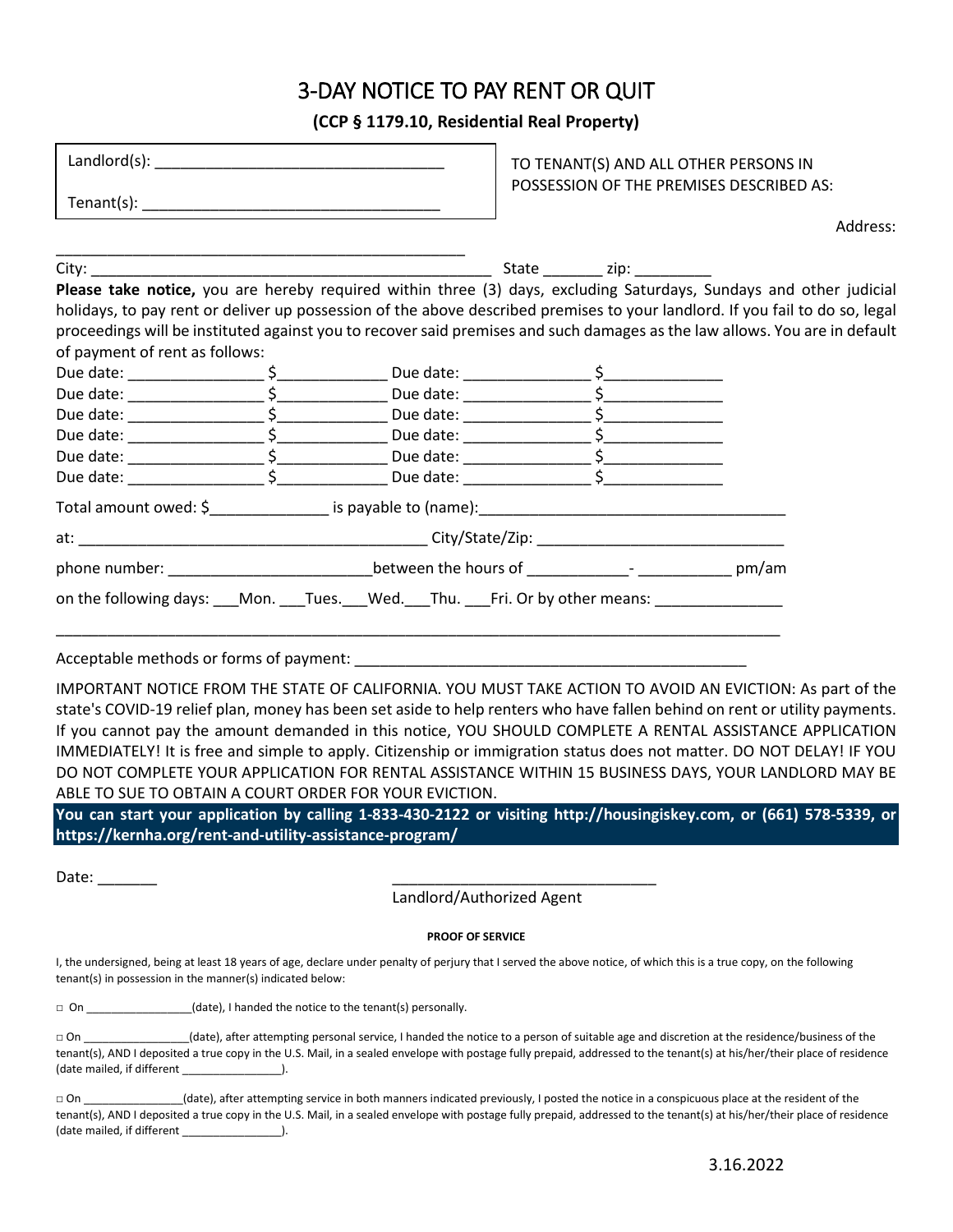# **NOTICE TO PERFORM COVENANT**

| Landlords(s)                                                            |
|-------------------------------------------------------------------------|
| Tenants(s)                                                              |
|                                                                         |
| TO TENANT(S) AND ALL OTHERS IN POSSESSION OF THE PREMISES DESCRIBED AS: |
| Apt #                                                                   |
| State Zip Code                                                          |
|                                                                         |

PLEASE TAKE NOTICE that you have violated the following covenant(s) in your Lease or Rental Agreement:

YOU ARE HEREBY REQUIRED within three (3) days, excluding Saturday, Sunday, and holidays, to perform the aforesaid covenant(s) or to deliver up possession of the above-described premises which you currently hold and occupy.

If you fail to do so, legal proceedings will be instituted against you to recover said premises and such damages as the law allows.

This notice is intended to be a three (3) day notice to perform aforesaid covenant(s). It is not intended to terminate or forfeit the Lease or Rental Agreement under which you occupy said premises. If, after legal proceedings, said premises are recovered from you, the owners will try to rent the premises for the best possible rent, giving you credit for sums received and holding you liable for any deficiencies arising during the term of your Lease or Rental Agreement.

Dated \_\_\_\_\_\_\_\_\_\_\_\_\_ \_\_\_\_\_\_\_\_\_\_\_\_\_\_\_\_\_\_\_\_\_\_\_\_\_\_\_\_\_\_\_\_\_\_

Person Authorized to Give Notice

#### **PROOF OF SERVICE**

I, the undersigned, being at least 18 years of age, declare under penalty of perjury that I served the above notice, of which this is a true copy, on the following tenant(s) in possession in the manner(s) indicated below:

□ On \_\_\_\_\_\_\_\_\_\_\_\_\_\_\_(date), I handed the notice to the tenant(s) personally.

□ On \_\_\_\_\_\_\_\_\_\_\_\_\_\_\_\_(date), after attempting personal service, I handed the notice to a person of suitable age and discretion at the residence/business of the tenant(s), AND I deposited a true copy in the U.S. Mail, in a sealed envelope with postage fully prepaid, addressed to the tenant(s) at his/her/their place of residence (date mailed, if different \_\_\_\_\_\_\_\_\_\_\_\_\_\_\_\_).

□ On \_\_\_\_\_\_\_\_\_\_\_\_\_\_\_\_(date), after attempting service in both manners indicated previously, I posted the notice in a conspicuous place at the resident of the tenant(s), AND I deposited a true copy in the U.S. Mail, in a sealed envelope with postage fully prepaid, addressed to the tenant(s) at his/her/their place of residence (date mailed, if different \_\_\_\_\_\_\_\_\_\_\_\_\_\_\_\_\_\_\_\_\_).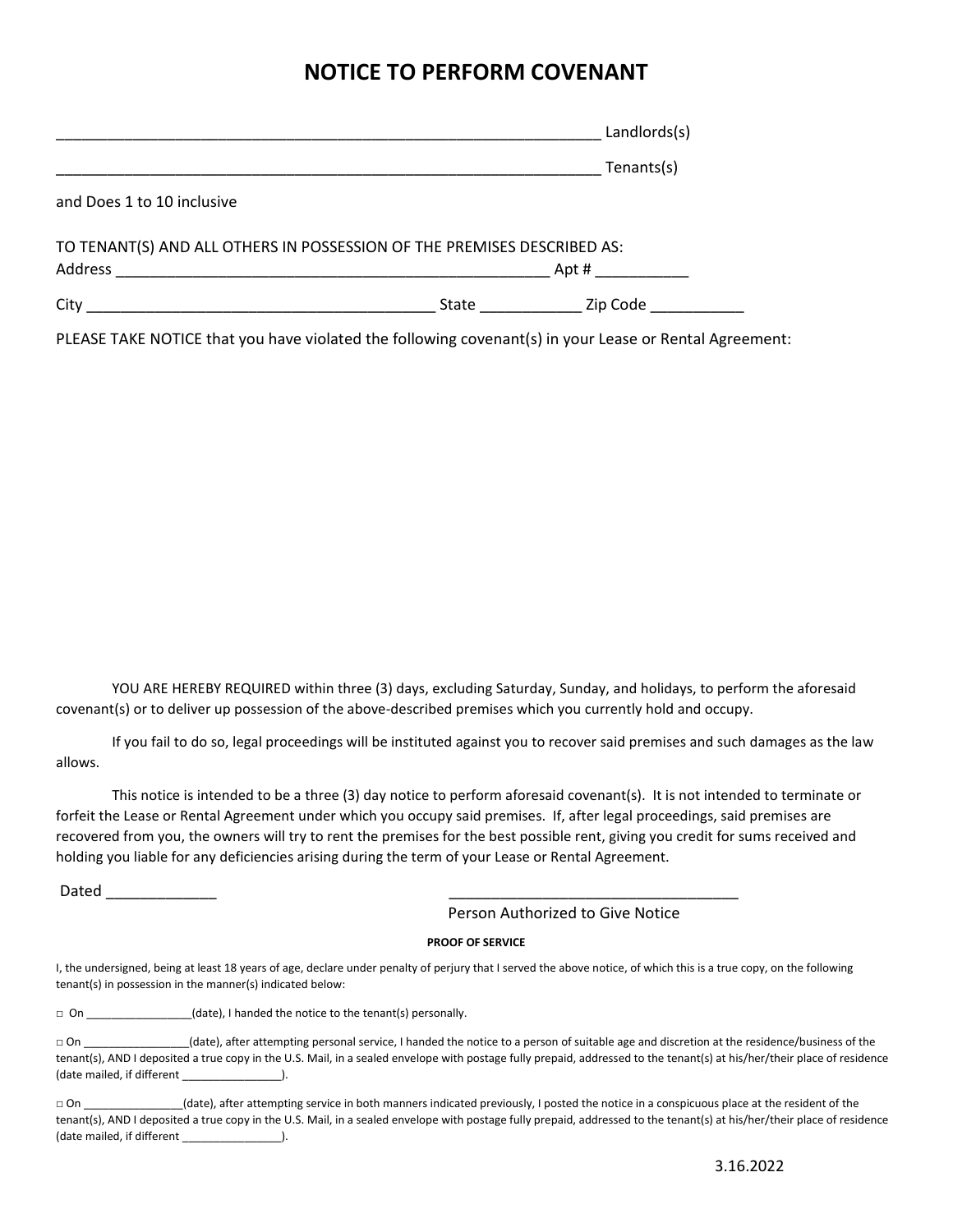# **THREE (3) DAY NOTICE TO QUIT**

| Landlords(s) |
|--------------|
|              |
| Tenants(s)   |

and Does 1 to 10 inclusive

YOU ARE HEREBY NOTIFIED that the tenancy under which you occupy the premises shall end three (3) days after the date of service of copy of this notice upon you, and you are required to quit and deliver up possession of the premises to the undersigned on or before that date.

IF YOU FAIL TO DO SO, legal proceedings will be instituted against you for possession of the premises, for forfeiture of the rental agreement and for such monetary damages as may be allowed by law. The premises herein referred to which you hold and/or occupied by you are: Address \_\_\_\_\_\_\_\_\_\_\_\_\_\_\_\_\_\_\_\_\_\_\_\_\_\_\_\_\_\_\_\_\_\_\_\_\_\_\_\_\_\_\_\_\_\_\_\_\_\_\_ Apt # \_\_\_\_\_\_\_\_\_\_\_ City \_\_\_\_\_\_\_\_\_\_\_\_\_\_\_\_\_\_\_\_\_\_\_\_\_\_\_\_\_\_\_\_\_\_\_\_\_\_\_\_\_ State \_\_\_\_\_\_\_\_\_\_\_\_ Zip Code \_\_\_\_\_\_\_\_\_\_\_

THE REASON THIS NOTICE IS BEING SERVED IS:

Person Authorized to Give Notice

 $\overline{\phantom{a}}$  , and the set of the set of the set of the set of the set of the set of the set of the set of the set of the set of the set of the set of the set of the set of the set of the set of the set of the set of the s

#### **PROOF OF SERVICE**

I, the undersigned, being at least 18 years of age, declare under penalty of perjury that I served the above notice, of which this is a true copy, on the following tenant(s) in possession in the manner(s) indicated below:

□ On \_\_\_\_\_\_\_\_\_\_\_\_\_\_\_\_\_(date), I handed the notice to the tenant(s) personally.

□ On \_\_\_\_\_\_\_\_\_\_\_\_\_\_\_\_(date), after attempting personal service, I handed the notice to a person of suitable age and discretion at the residence/business of the tenant(s), AND I deposited a true copy in the U.S. Mail, in a sealed envelope with postage fully prepaid, addressed to the tenant(s) at his/her/their place of residence (date mailed, if different \_\_\_\_\_\_\_\_\_\_\_\_\_\_\_\_\_).

□ On \_\_\_\_\_\_\_\_\_\_\_\_\_\_\_\_(date), after attempting service in both manners indicated previously, I posted the notice in a conspicuous place at the resident of the tenant(s), AND I deposited a true copy in the U.S. Mail, in a sealed envelope with postage fully prepaid, addressed to the tenant(s) at his/her/their place of residence (date mailed, if different \_\_\_\_\_\_\_\_\_\_\_\_\_\_\_\_).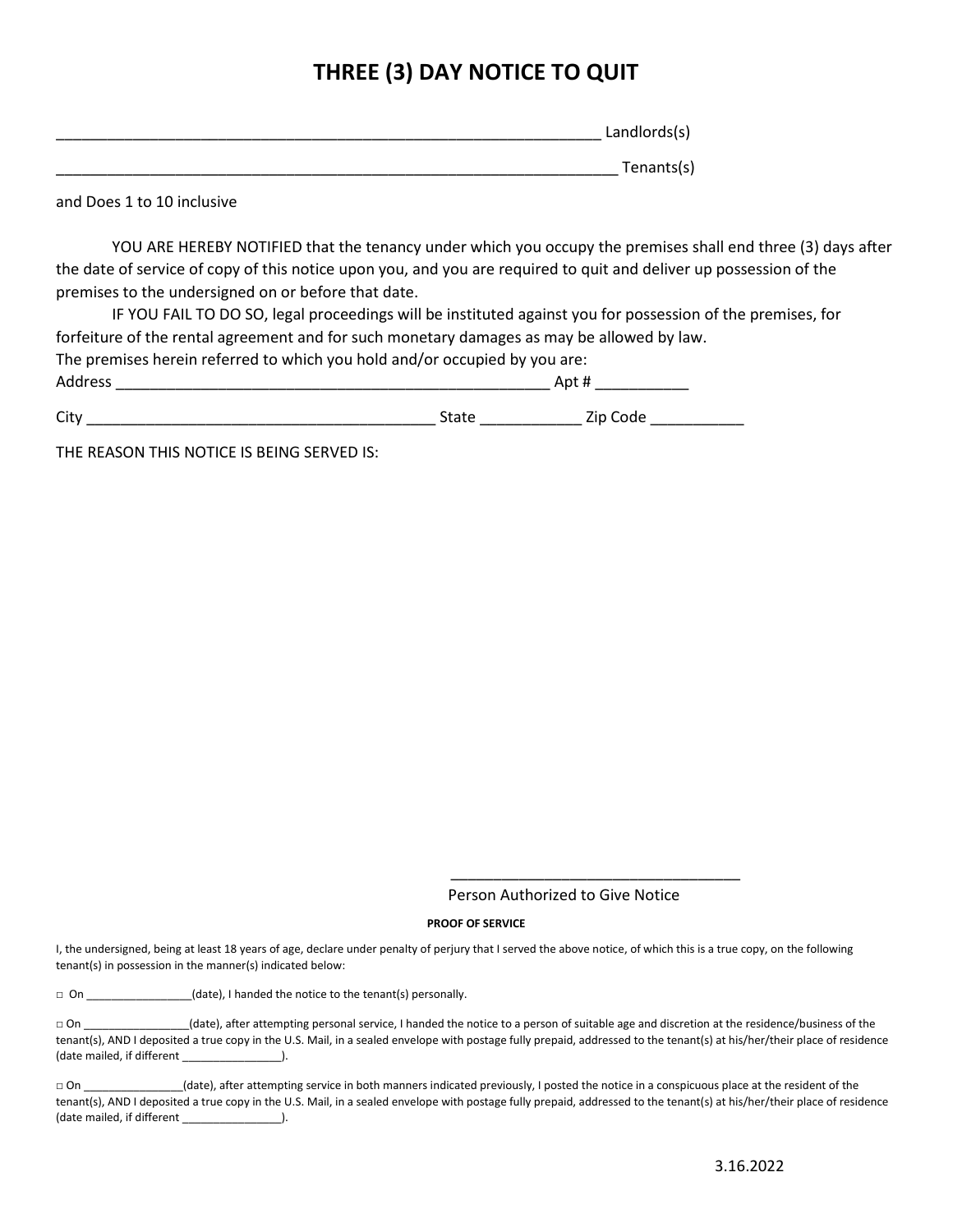# **30-DAY NOTICE TO TERMINATE TENANCY**

| Landlords(s) |
|--------------|
| Tenants(s)   |

and Does 1 to 10 inclusive

\_\_\_\_\_\_\_\_\_\_\_\_\_\_\_\_\_\_\_\_\_\_\_\_\_\_\_\_\_\_\_

TO THE ABOVE NAMED TENANT(S) AND ALL OTHERS IN POSSESSION.

Please take notice that your Month-to-Month Tenancy or Tenancy At Will of the hereinafter-described premises is hereby terminated as of the date thirty (30) days after the service of this NOTICE upon you. You are hereby required to quit and surrender possession thereof to the undersigned on or before the date thirty (30) days after service of this NOTICE upon you.

| The premises of which you are required to surrender possession are: |       |          |  |  |  |
|---------------------------------------------------------------------|-------|----------|--|--|--|
| <b>Address</b>                                                      |       | Apt #    |  |  |  |
| City                                                                | State | Zip Code |  |  |  |

THIS IS INTENDED AS A THIRTY (30) DAY LEGAL NOTICE FOR THE PURPOSE OF TERMINATING YOUR AGENCY.

"State law permits former tenants to reclaim abandoned personal property left at the former address of the tenant, subject to certain conditions. You may or may not be able to reclaim property without incurring additional costs, depending on the cost of storing the property and the length of time before it is reclaimed. In general, these costs will be lower the sooner you contact your former landlord after being notified that property belonging to you was left behind after you moved out."

THIS TERMINATION OF TENANCY IS IN ACCORDANCE WITH CALIFORNIA CIIVIL CODE SECTION 1946.

Dated \_\_\_\_\_\_\_\_\_\_\_\_\_ \_\_\_\_\_\_\_\_\_\_\_\_\_\_\_\_\_\_\_\_\_\_\_\_\_\_\_\_\_\_\_\_\_\_

Person Authorized to Give Notice

#### **PROOF OF SERVICE**

I, the undersigned, being at least 18 years of age, declare under penalty of perjury that I served the above notice, of which this is a true copy, on the following tenant(s) in possession in the manner(s) indicated below:

□ On \_\_\_\_\_\_\_\_\_\_\_\_\_\_\_\_(date), I handed the notice to the tenant(s) personally.

□ On \_\_\_\_\_\_\_\_\_\_\_\_\_\_\_\_(date), after attempting personal service, I handed the notice to a person of suitable age and discretion at the residence/business of the tenant(s), AND I deposited a true copy in the U.S. Mail, in a sealed envelope with postage fully prepaid, addressed to the tenant(s) at his/her/their place of residence (date mailed, if different  $\qquad \qquad$  ).

| $\sqcap$ On                | (date), after attempting service in both manners indicated previously, I posted the notice in a conspicuous place at the resident of the                                 |
|----------------------------|--------------------------------------------------------------------------------------------------------------------------------------------------------------------------|
|                            | tenant(s), AND I deposited a true copy in the U.S. Mail, in a sealed envelope with postage fully prepaid, addressed to the tenant(s) at his/her/their place of residence |
| (date mailed, if different |                                                                                                                                                                          |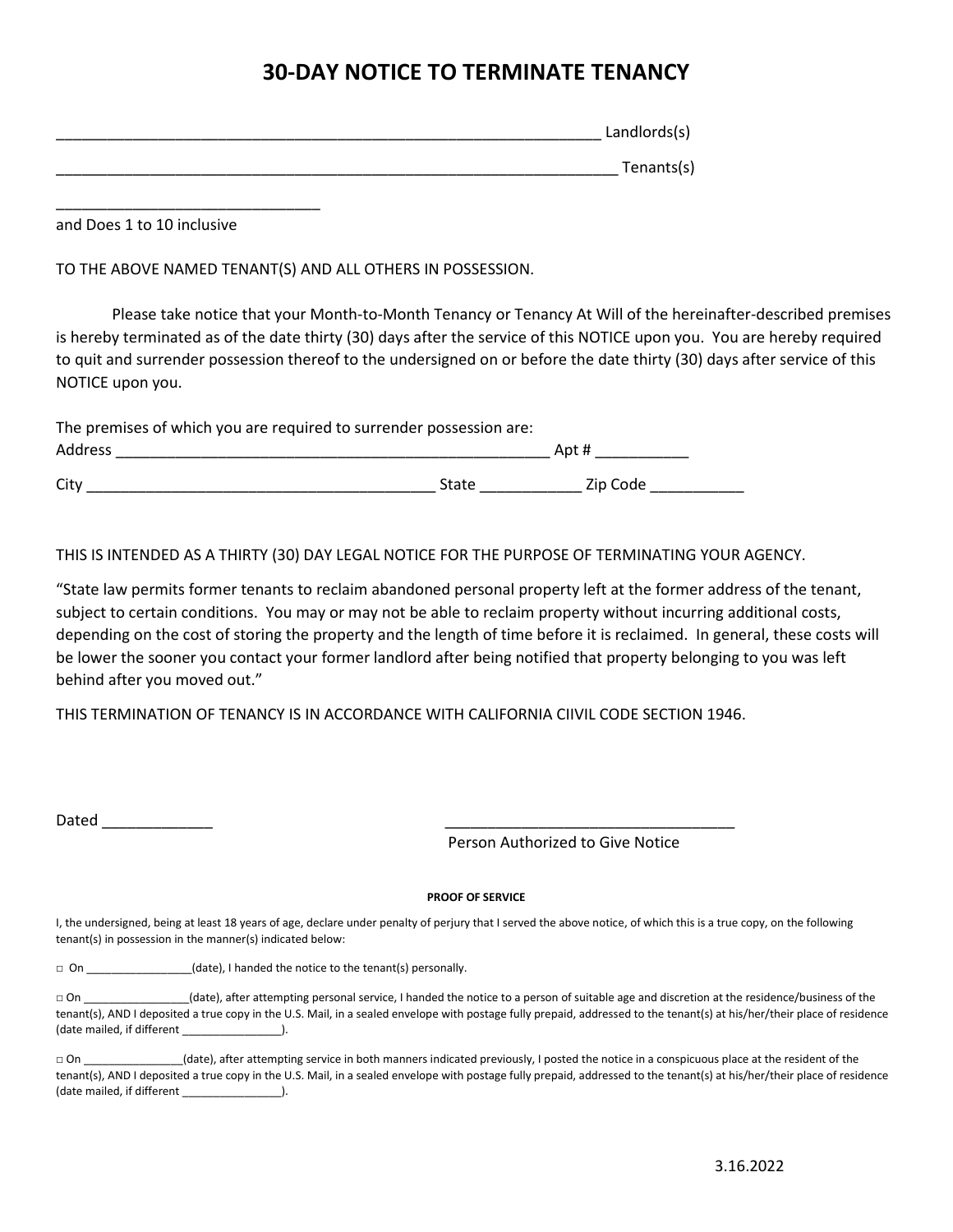# 30 Day Notice - Sale of Property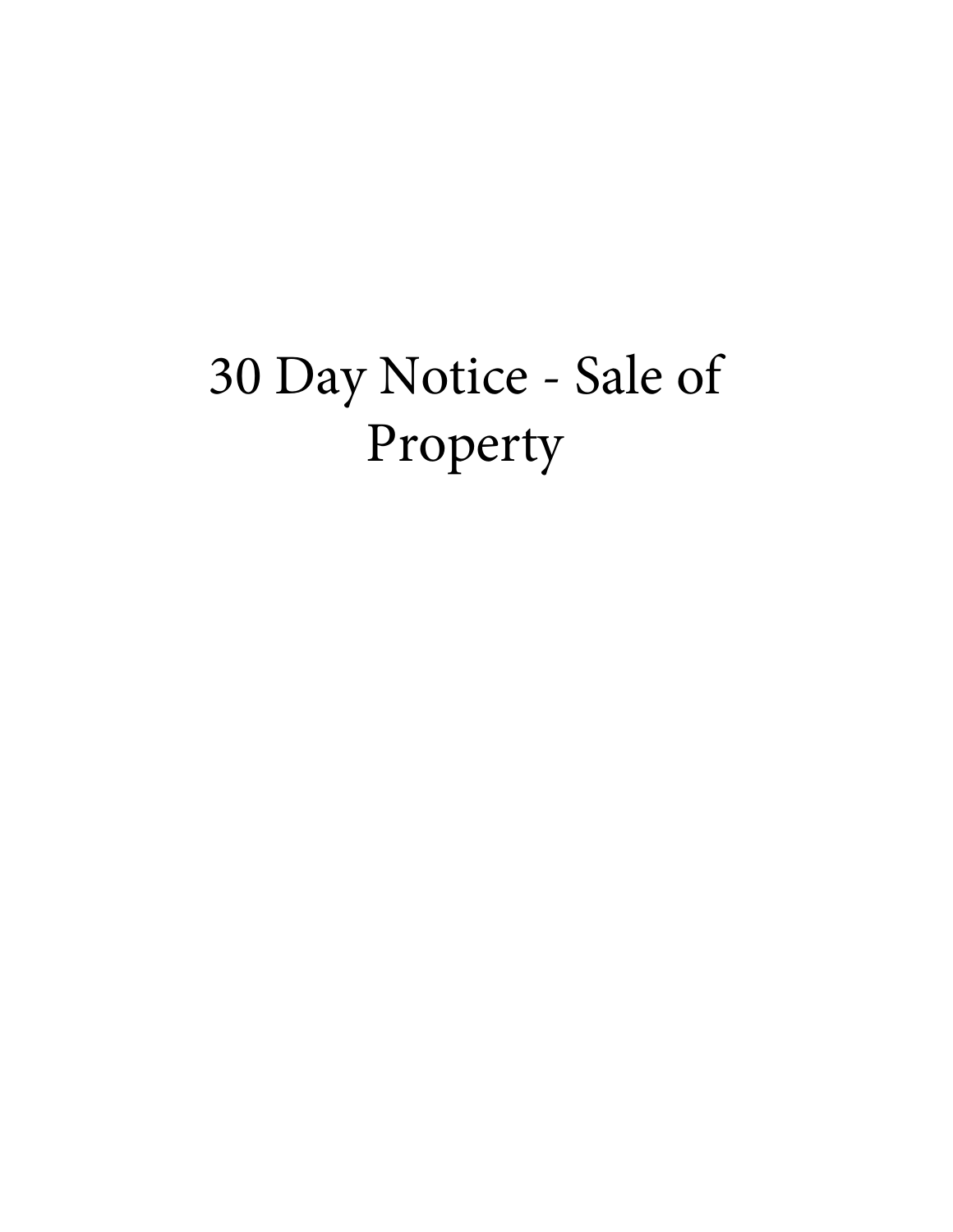# THIRTY DAY NOTICE TO VACATE

**(Tenancies not subject to TPA, § 1946.1)**

| Landlord(s): |                               | TO TENANT(S) AND ALL OTHER   |
|--------------|-------------------------------|------------------------------|
| Tenant(s):   | <b>PREMISES DESCRIBED AS:</b> | PERSONS IN POSSESSION OF THE |
| Address:     |                               |                              |
| City:        | State                         | zip:                         |

**Please take notice,** your land lord has elected to terminate your tenancy at the expiration of thirty days following service of this notice or on: \_\_\_\_\_\_\_\_\_\_\_\_\_\_\_\_\_\_\_\_\_\_\_\_\_\_\_\_\_\_\_ for the following reason:

- ⋅ The unit is alienable separate from title to any other unit
- Owner has contracted to sell unit and established escrow with a bona fide purchaser
- ⋅ Escrow was opened not more than 120 days ago
- The purchaser I a natural person(s)
- ⋅ The purchaser intends to reside in the unit for at least one full year

Note, that the law still requires you to pay rent unless alternative arrangements have been made with your landlord/owner.

State law permits former Tenants to reclaim abandoned personal property left at the former address of the Tenant, subject to certain conditions. You may or may not be able to reclaim property without incurring additional costs, depending on the cost of storing the property and the length of time before it is reclaimed. In general, these costs will be lower the sooner you contact your former Landlord after being notified that property belonging to you was left behind after you moved out.

Date:

Landlord/Authorized Agent

#### **PROOF OF SERVICE**

I, the undersigned, being at least 18 years of age, declare under penalty of perjury that I served the above notice, of which this is a true copy, on the following tenant(s) in possession in the manner(s) indicated below:

□ On \_\_\_\_\_\_\_\_\_\_\_\_\_\_\_\_(date), I handed the notice to the tenant(s) personally.

□ On \_\_\_\_\_\_\_\_\_\_\_\_\_\_\_\_\_(date), after attempting personal service, I handed the notice to a person of suitable age and discretion at the residence/business of the tenant(s), AND I deposited a true copy in the U.S. Mail, in a sealed envelope with postage fully prepaid, addressed to the tenant(s) at his/her/their place of residence (date mailed, if different \_\_\_\_\_\_\_\_\_\_\_\_\_\_\_\_\_).

□ On  $\Box$  (date), after attempting service in both manners indicated previously, I posted the notice in a conspicuous place at the resident of the tenant(s), AND I deposited a true copy in the U.S. Mail, in a sealed envelope with postage fully prepaid, addressed to the tenant(s) at his/her/their place of residence (date mailed, if different \_\_\_\_\_\_\_\_\_\_\_\_\_\_\_\_).